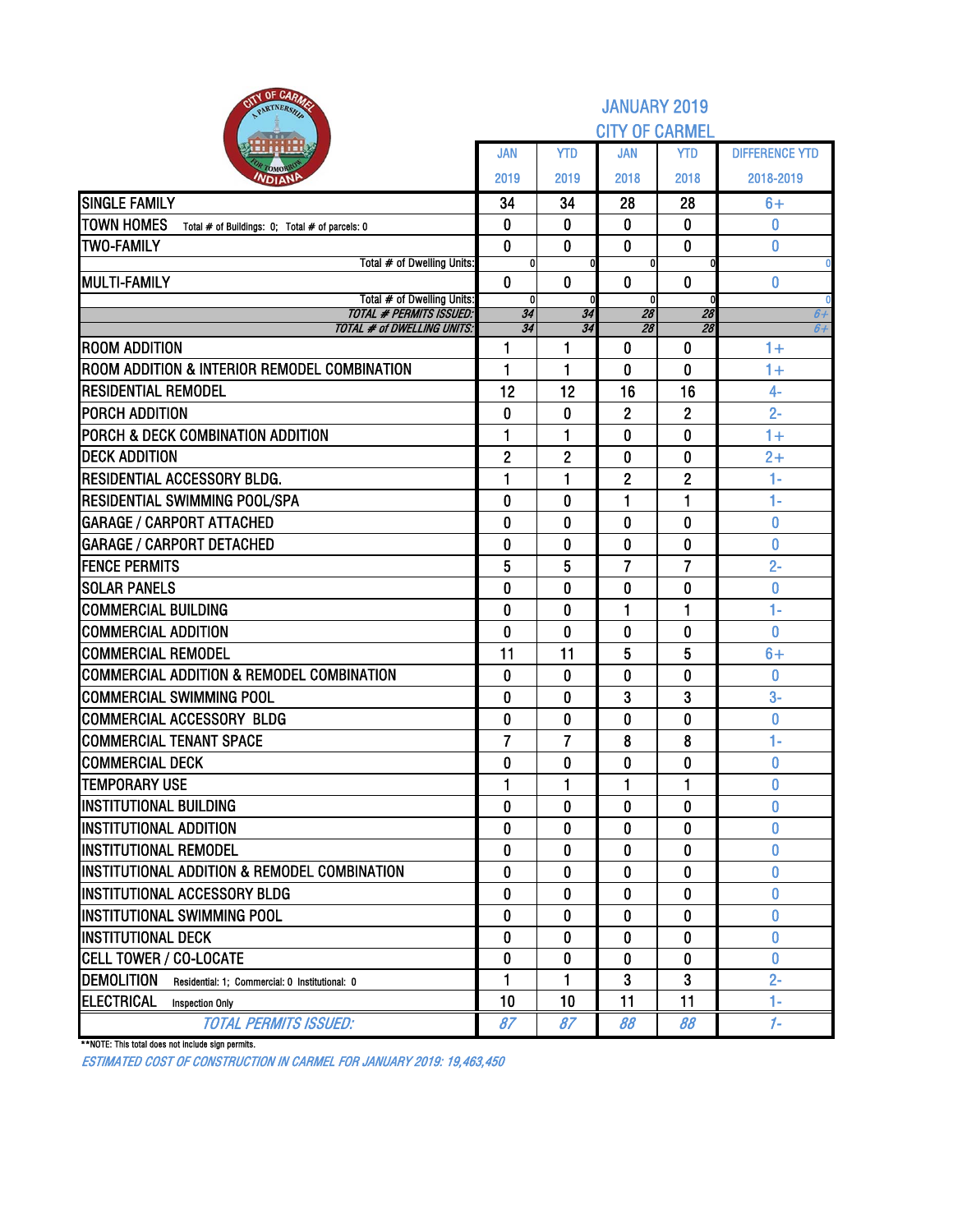

# D.O.C.S. BUILDING PERMIT ACTIVITY JANUARY 2019

COMMERCIAL, INSTITUTIONAL, & MULTI-FAMILY - NEW STRUCTURES, ACCESSORY BUILDINGS, ADDITIONS, TENANT FINISHES,REMODELS, POOLS, DECKS (Institutional includes churches, schools & public libraries)

Type of Construction Total Permits Issued

#### PERMITS ISSUED

COMMERCIAL TENANT FINISH / REMODEL:……………..…….……...……………….…………………………………......18

- *Sol Hot Yoga, 7245 E. 146<sup>th</sup> St.*
- *●* RCI North America, 9998 N. Michigan Rd.
- *Flix Brewhouse, 2206 E. 116<sup>th</sup> St.*
- *●* Wentworth at West Clay, 12880 University Crescent
- *●* Windsor Retreat Unit Conversion, 1432 Wind Castle Trail
- *●* IU Health North Otolaryngology, 11725 N. Illinois St. 4th Floor
- *●* State Auto, 12900 N. Meridian St. #200
- *●* Old Navy, 14250 Clay Terrace Blvd. #180
- *Glamour Nails, 2166 E. 116<sup>th</sup> St.*
- *●* Round Room, 801 Congressional Blvd.
- *●* Windsor Retreat Unit Conversion, 1681 Old Mission Cove
- GEICO Corporate, 101 W. 103<sup>d</sup> St. 2<sup>nd</sup> Floor
- *●* Serendipity Office Labs, 571 Monon Blvd. #200
- *●* Fork + Ale House, 350 Veterans Way #150
- *●* Windsor Retreat Unit Conversion, 1438 Wind Castle Trail
- *●* Sauce on the Side, 12751 Pennsylvania St. #130
- *●* USI Expansion, 11611 N. Meridian St. #230
- *●* Windsor Retreat Unit Conversion, 1357 Wind Castle Trail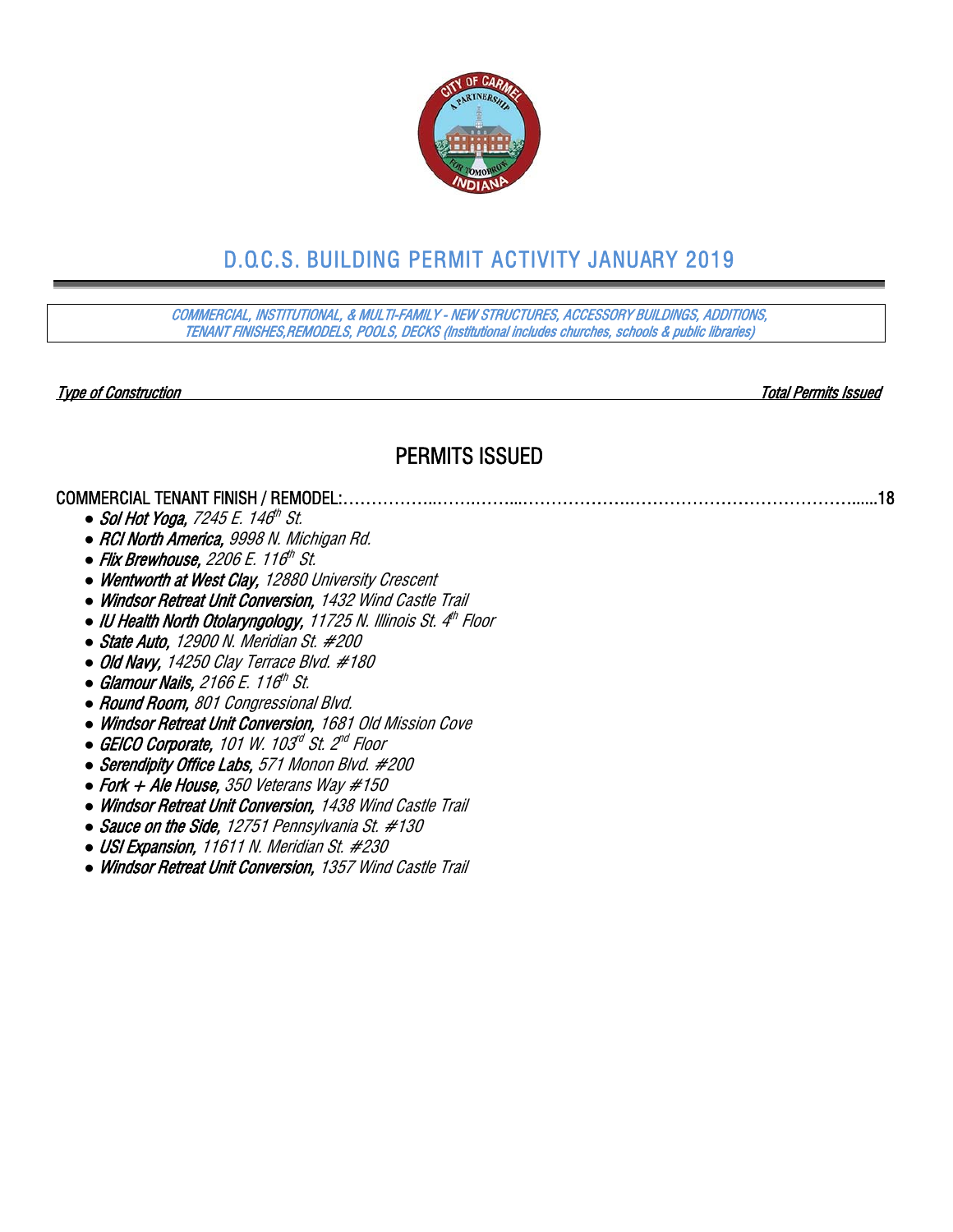### COMMERCIAL CERTIFICATES OF OCCUPANCY ISSUED

| • The UPS Store, 484 E. Carmel Dr.                  |  |
|-----------------------------------------------------|--|
| • Burn Boot Camp, 12955 Old Meridian St. #107       |  |
| • Kimley Horn Expansion, $250 E. 96th St. #530$     |  |
| • Café Buondi, 11529 Springmill Rd. #250            |  |
| • Pro Link Staffing, 3077 E. $98^{th}$ St. #160     |  |
| • Adels Gyros, 10450 N. College Ave. #120           |  |
| • Bitloft 13644 N. Meridian St.                     |  |
| $\bullet$ Scotlynn, 10201 N. Illinois St. #505      |  |
| • American Family Insurance, 900 E. $96th$ St. #200 |  |
| • Dunkin Donuts, 9800 Michigan Rd.                  |  |

- *●* Sanford Health, 11503 Spring Mill Rd. #650
- *●* Star Financial, 140 E. Carmel Dr.
- *●* Carmel Auto Gallery, 488 Gradle Dr.

# D.O.C.S. BUILDING & SIGN ACTIVITY JANUARY 2019

|                                        | <b>JAN 2019</b> | <b>JAN 2018</b> |
|----------------------------------------|-----------------|-----------------|
| <b>TOTAL BUILDING PERMITS ISSUED:</b>  | 87              | 88              |
| <b>TOTAL FENCE PERMITS ISSUED:</b>     | 5               | 7               |
| <b>TOTAL SIGN PERMITS:</b>             | 25              | 17              |
| <b>TOTAL PUBLIC EVENT BANNERS:</b>     | 6               | 11              |
| <b>BUILDING INSPECTIONS PERFORMED:</b> | 444             | 377             |
| <b>BUILDING PLAN REVIEWS:</b>          | 64              | 66              |
| PUBLIC REQUEST FOR INFORMATION (RFI):  | 15              | 74              |

# D.O.C.S. NEWS AND NOTES JANUARY 2019

- *●* Todd Gillian, Daren Mindham, and Nichole Speth attended the Indiana Arborist Association conference January 22-23 in Indianapolis
- *●* Joslyn Kass participated in the Safeguard Code Violation Webinar on January 29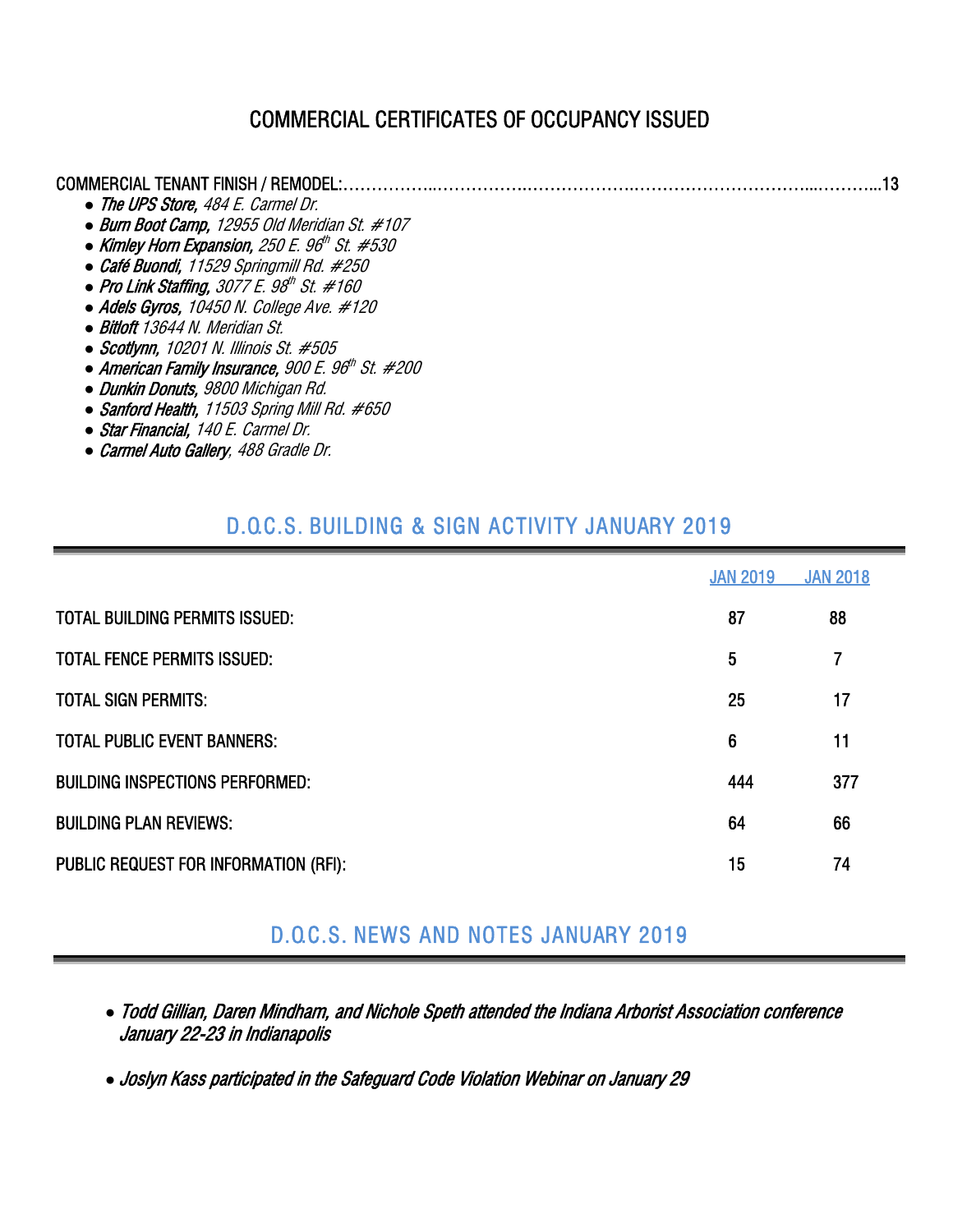### D.O.C.S. CODE ENFORCEMENT ACTIVITY JANUARY 2019

#### CODE ENFORCEMENT TASK REPORT SUMMARY FOR JANUARY 2019 COMPLAINTS RECEIVED TOTAL: INSPECTION STATISTICS TOTAL: EMAIL 9 NEW CASES 70 "MY CARMEL" APP 10 INITIAL INSPECTIONS 48 PHONE 10 ABATEMENT 0 REFERRAL 1 1 INITIAL VIOLATION NOTICE 28 STAFF 40 RE-INSPECTIONS 100 CLOSED CASES INSPECTIONS BY AREA WEST CENTRAL EAST TOTAL:<br>
NEW CASES TO TAL: 
NEW CASES 16 39 15 70 NEW CASES 16 39 15 70 INITIAL INSPECTIONS 0 3 27 12 48 RE-INSPECTIONS 20 26 54 100 CLOSED CASES 29 29 17 33

CODE ENFORCEMENT MONTHLY REPORT FOR JANUARY 2019

| <b>TYPE OF COMPLAINT/VIOLATION</b> | <b>NEW CASES</b> | <b>TYPE OF COMPLAINT/VIOLATION</b> | <b>NEW CASES</b> |
|------------------------------------|------------------|------------------------------------|------------------|
| <b>BUILDING CODE VIOLATIONS</b>    | 3                | PROPERTY MAINTENANCE               | ა                |
| COMMERCIAL VEHICLE                 | 4                | RECREATIONAL VEHICLE               |                  |
| <b>DUMPSTER</b>                    | 0                | RIGHT-OF-WAY OBSTRUCTION           | 0                |
| <b>FARM ANIMALS</b>                | 0                | <b>SIDEWALK</b>                    | 0                |
| <b>FENCE VIOLATION</b>             | 0                | <b>SIGNS</b>                       | 47               |
| <b>GRASS OR WEEDS</b>              | 0                | TRASH/DEBRIS                       | 15               |
| <b>HOME OCCUPATION</b>             | 3                | UNSAFE BUILDING                    | 0                |
| NOISE REGULATIONS                  | 0                | <b>JUNK VEHICLE</b>                | 8                |
| OPEN AND ABANDONED                 |                  | ZONING USE VIOLATIONS              | 2                |
| OUTDOOR STORAGE                    | 2                | SNOW AND ICF REMOVAL               | 19               |
| PARKING IN LAWN/GREENBELT          |                  | <b>OTHER</b>                       | 6                |
|                                    |                  | TOTAL                              | 120              |

FORECLOSURE MONITORING SUMMARY FOR JANUARY 2019

| <b>TOTAL:</b> |
|---------------|
| b             |
|               |
|               |
| O             |
| 5             |
|               |
|               |

| <b>FORECLOSURE STATISTICS</b> | West | <b>CENTRAL</b> | <b>EAST</b> | TOTAL: |
|-------------------------------|------|----------------|-------------|--------|
| NEW CASES                     |      |                |             |        |
| INITIAL INSPECTIONS           |      |                |             | b      |
| RE-INSPECTIONS                |      | 15             | 18          | 40     |
| CLOSED CASES                  |      |                |             |        |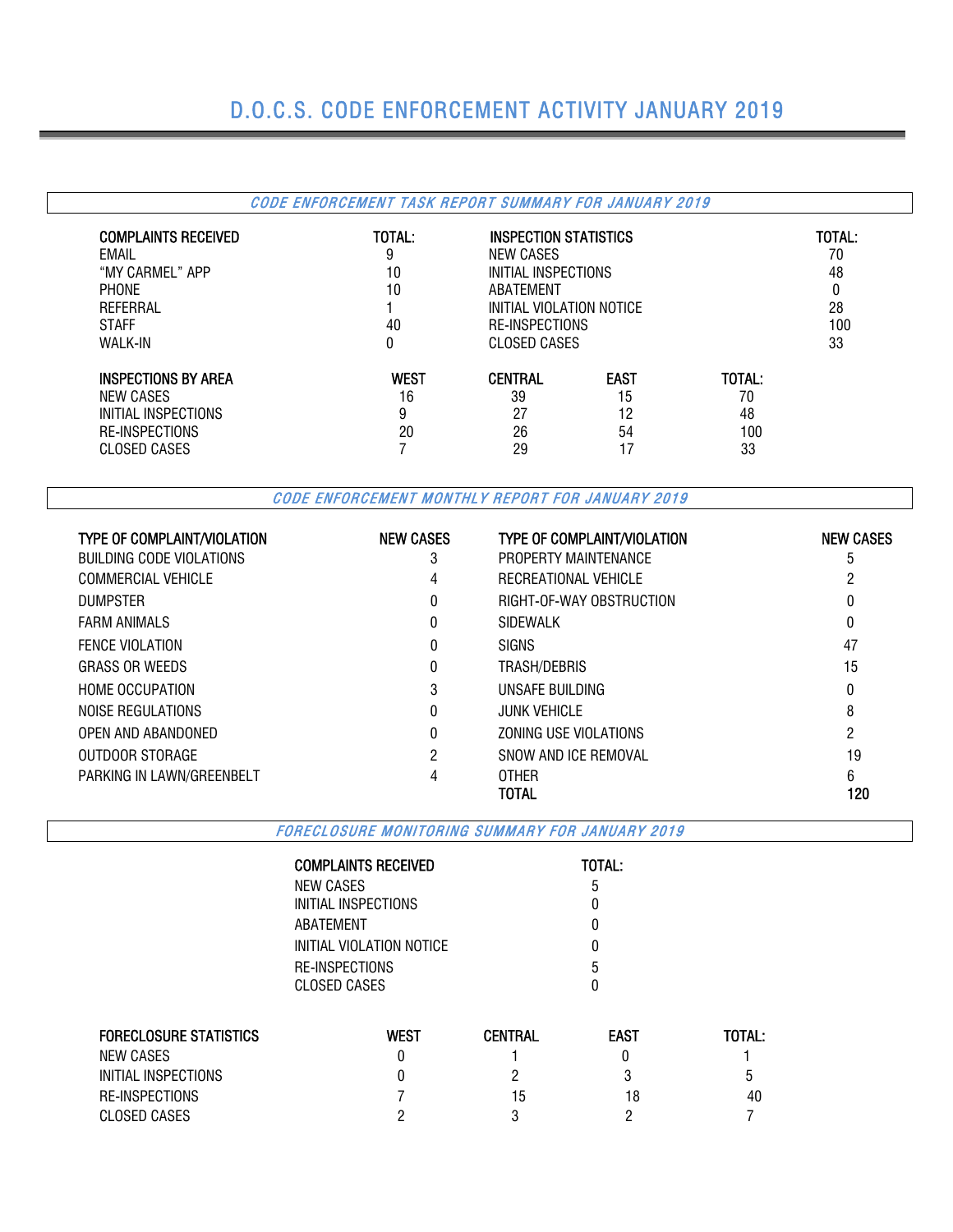### DEPARTMENT OF COMMUNITY SERVICES INCOME REPORT JANUARY 1-31, 2019



| <b>TRANSACTION TYPE:</b>                                                     | <b>TRANSACTIONS:</b> |          | <b>AMOUNT:</b>          |
|------------------------------------------------------------------------------|----------------------|----------|-------------------------|
| BUILDING PERMITS: [Includes the fee for full Certificate of Occupancy (C/O)] | 82                   | \$       | 100,847.95              |
| <b>DEMOLITION PERMITS:</b>                                                   | 1                    | \$       | 279.00                  |
| <b>LATE FEES:</b>                                                            | 0                    | \$       |                         |
| <b>MASSAGE THERAPIST PERMITS/RENEWALS:</b>                                   | 0                    | \$       |                         |
| RE-INSPECTION, ADDITIONAL INSPECTION, AND/OR TEMPORARY C/O:                  | 31                   | \$       | 5,109.00                |
| PLAN AMENDMENT: (Commercial / Institutional)                                 | 0                    | \$       |                         |
| PLAN AMENDMENT: (Residential)                                                | 1                    | \$       | 176.00                  |
| <b>SPECIAL EVENT PERMITS:</b>                                                | $\bf{0}$             | \$       |                         |
| TEMPORARY USE PERMITS/EXTENSIONS:                                            | 3                    | \$       | 307.00                  |
| <b>APPEALS:</b>                                                              | 0                    | \$       |                         |
| <b>DUPLICATE PLACARDS:</b>                                                   | $\mathbf{1}$         | \$       | 19.25                   |
| <b>FENCE PERMITS:</b>                                                        | 5                    | \$       | 255.00                  |
| FENCE LIABILITY WAIVER: (Paid to Hamilton County)                            | 3                    | \$       | 84.00                   |
| <b>ABATEMENT:</b>                                                            | 0                    | \$       |                         |
| ADLS:                                                                        | $\overline{2}$       | \$       | 1,858.65                |
| <b>ADLS AMENDMENT:</b>                                                       | 0                    | \$       |                         |
| <b>COMMITMENT AMENDMENT:</b>                                                 | 0                    | \$       |                         |
| <b>DEVELOPMENT PLAN:</b>                                                     | 1                    | \$       | 1,483.13                |
| DEVELOPMENT PLAN AMENDMENT:                                                  | 0                    | \$       |                         |
| <b>HPR REVIEW:</b>                                                           | 0                    | \$       |                         |
| <b>ORDINANCE AMENDMENT:</b>                                                  | 0                    | \$       |                         |
| <b>PLAT VACATE:</b>                                                          | 0                    | \$       |                         |
| <b>PRIMARY PLAT:</b>                                                         | 0                    | \$       |                         |
| PRIMARY PLAT AMENDMENT:                                                      | 0                    | \$       |                         |
| <b>PUD ORDINANCES:</b>                                                       | 0                    | \$       |                         |
| <b>REZONE:</b>                                                               | 0                    | \$       |                         |
| <b>ADDITIONAL WAIVER:</b>                                                    | 0                    | \$       |                         |
| <b>SDR SITE PLAN REVIEW:</b>                                                 | 1                    | \$       | 175.00                  |
| <b>SECONDARY PLAT/REPLAT:</b>                                                | 0                    | \$       | ٠                       |
| <b>SUBDIVISION WAIVER:</b>                                                   | 0                    | \$       |                         |
| MISC. ZONING WAIVER:                                                         | 0                    | \$       |                         |
| TAC ONLY:                                                                    | 0                    | \$       |                         |
| DEVELOPMENT STANDARDS VARIANCE:                                              | $\bf{0}$             | \$       |                         |
| <b>HEARING OFFICER REVIEW:</b>                                               |                      | \$       | 180.00                  |
| <b>SPECIAL EXCEPTION VARIANCE:</b>                                           | 1                    | \$       | 100.00                  |
| SPECIAL USES: (Includes Special Use Amendments)                              | 0                    | \$       |                         |
| <b>USE VARIANCE:</b>                                                         | $\mathbf{1}$         | \$       | 1,780.00                |
| <b>SIGN PERMITS:</b>                                                         | 23                   | \$       | 8,049.07                |
| <b>ZONING DETAILS/LETTER:</b>                                                | 1                    | \$       | 103.00                  |
| PARK & RECREATION IMPACT FEE (PRIF):                                         | 33                   | \$       | 89,166.00               |
| TOTALS:                                                                      |                      |          |                         |
| <b>GENERAL FUND #101:</b>                                                    |                      | \$       | 120,806.05              |
| PRIF ACCOUNT # 106:                                                          |                      | \$       | 89,166.00               |
| UTILITY FEES: (Sewer/Water permits)                                          |                      | \$       | 111,154.00              |
| <b>TOTAL DEPOSIT:</b>                                                        |                      | \$       | 321,126.05              |
|                                                                              |                      |          |                         |
| Last Month's General Fund Deposit:<br>Last Month's Total Deposit:            |                      | \$<br>\$ | 89,986.57<br>194,550.68 |
|                                                                              |                      |          |                         |

NOTE: Receipts were deposited for 21 business days this month.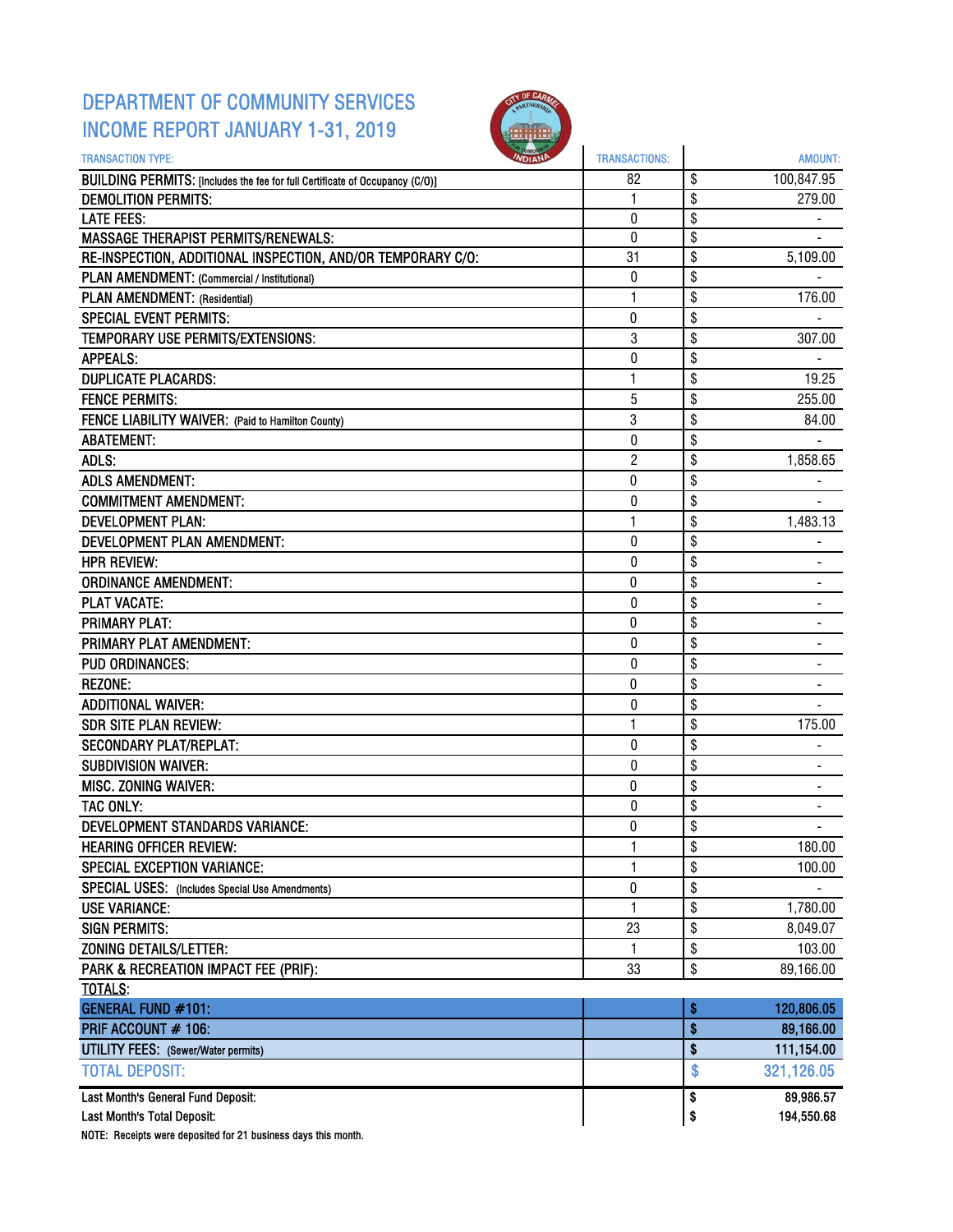#### **City of Carmel Monthly Permits Issued Page 1**

| <b>Status</b><br>Permit<br>NO. | Subdiv Name                                 | <b>Property Address</b>       | Permit Type Description            | Estimated<br>Cost of<br>Construction | Sq Ft          | <b>Contractor Name</b>                                  | <b>Contractor Address</b>      | Cont.City              | State | Cont. Cont.<br>Zip | Cont.Phone     | Propety Owner (as listed<br>per applicant)               | Owner Adrs                     | Owner City              | Owner Owner<br>State | Zip   |
|--------------------------------|---------------------------------------------|-------------------------------|------------------------------------|--------------------------------------|----------------|---------------------------------------------------------|--------------------------------|------------------------|-------|--------------------|----------------|----------------------------------------------------------|--------------------------------|-------------------------|----------------------|-------|
| 18120002                       |                                             | 7245 E 146TH ST               | COMMERCIAL TENANT FINISH           | \$91,500                             | 1,830          | GREIGG, MICHAEL D.                                      | 4340 EAST WEST HWY #105        | <b>BETHESDA</b>        | MD    | 20814              | (301) 986-9300 | TIN TIN LLC                                              | PO BOX 370                     | MCLEAN                  |                      | 22101 |
| 18120094                       | <b>CRICKET KNOLI</b>                        | 018 INDIANPIPE CIR            | RESIDENTIAL DECK ADDITION          | \$54.000                             | 540            | CENTENNIAL CONSTRUCTION                                 | 940 3RD AVE SW                 | CARMEL                 |       | <b>CENA1</b>       | 317) 848-7634  | FREDRIC, RHETT & CHRISTINE                               | 1018 INDIANPIPE CIRCLE         | ARMEL                   |                      | 46033 |
| 18120098                       | <b>JOHNSON ACRES</b>                        | 776 JOHNSON DR                | RESIDENTIAL REMODEL                | \$100,000                            | 2.340          | SIEBE, CHARLES JR                                       | 15631 VIKING COMMANDER WAY     | WESTFIELD              |       | 46074              | (317) 698-1636 | SIEBE, CHARLES JR                                        | 15631 VIKING COMMANDER WAY     | <b>NESTFIELD</b>        |                      | 46074 |
| 19010001                       | <b>BROOKSHIRE</b>                           | 12103 WINDSOR DR              | FENCE PERMIT/INSPECTION            | \$0                                  | $\overline{0}$ | <b>OSCAR ALANIZ</b>                                     | 1441 S SLATE AVE               | <b>INDIANAPOLIS</b>    |       | 16280              |                | GUNN, MARK & AYRIKA BRYANT                               | 12103 WINDSOR DR               | CARMEL                  |                      | 46033 |
| 18080052                       | <b>MAYFLOWER PARK</b>                       | 9998 N MICHIGAN RD            | COMMERCIAL REMODEL                 | \$500,000                            | 22,880         | COMMERCIAL TEAM CONSTRUCTIC 1715 S FRANKLIN RD          |                                | NDIANAPOLIS            |       | 46239              | (317) 782-8300 | RCI (RESORT CONDOMINIUMS INT.)                           | 9998 MICHIGAN RD N             | CARMEL                  |                      | 46032 |
| 18110113                       | <b>CLAY CORNER</b>                          | 540 JENSEN DR                 | RESIDENTIAL SINGLE FAMILY DWELLING | \$20,000                             | 5.315          | *CALATLANTIC HOMES                                      | 9025 NORTH RIVER RD, SUITE 100 | <b>INDIANAPOLIS</b> IN |       | 46240              | (317) 846-2783 | *CALATLANTIC HOMES                                       | 025 NORTH RIVER RD, SUITE 100  | <b>NDIANAPOLIS</b>      |                      | 46240 |
| 18110114                       | <b>CLAY CORNER</b>                          | 1547 LASH ST                  | RESIDENTIAL SINGLE FAMILY DWELLING | \$200,000                            | 4.997          | *CALATLANTIC HOMES                                      | 9025 NORTH RIVER RD, SUITE 100 | INDIANAPOLIS           |       | 46240              | (317) 846-2783 | *CALATLANTIC HOMES                                       | 9025 NORTH RIVER RD, SUITE 100 | <b>NDIANAPOLIS</b>      |                      | 46240 |
| 18110123                       |                                             | 680 W MAIN STREET             | DEMOLITION                         | SO.                                  | $\Omega$       | *CASEY-BERTRAM CONSTRUCTION 5780 E 25TH ST              |                                | NDIANAPOLIS            |       | 46218              | 317) 546-3366  | <b>IRSAY, JAMES</b>                                      | 1680 W MAIN ST                 | <b>ARMEL</b>            |                      | 46032 |
| 18120042                       | <b>ASHMOOR</b>                              | 3565 ROSENDALE DR             | RESIDENTIAL SINGLE FAMILY DWELLING | \$200,000                            | 7,253          | *CALATLANTIC HOMES                                      | 9025 NORTH RIVER RD, SUITE 100 | <b>NDIANAPOLIS</b>     |       | 46240              | (317) 846-2783 | *CALATLANTIC HOMES                                       | 9025 NORTH RIVER RD, SUITE 100 | <b>NDIANAPOLIS</b>      |                      | 46240 |
| 8120043                        | <b>ASHMOOR</b>                              | 3513 MOORLAND LN              | RESIDENTIAL SINGLE FAMILY DWELLING | \$200,000                            | 6,312          | 'CALATLANTIC HOMES                                      | 9025 NORTH RIVER RD, SUITE 100 | NDIANAPOLIS            |       | 46240              | 317) 846-2783  | *CALATLANTIC HOMES                                       | 9025 NORTH RIVER RD, SUITE 100 | <b>NDIANAPOLIS</b>      |                      | 46240 |
| 8120059                        | <b>CLAY CORNER</b>                          | 582 JENSEN DR                 | RESIDENTIAL SINGLE FAMILY DWELLING | \$200,000                            | 2.971          | *CALATLANTIC HOMES                                      | 9025 NORTH RIVER RD, SUITE 100 | <b>NDIANAPOLIS</b>     |       | 16240              | (317) 846-2783 | *CALATLANTIC HOMES                                       | 0025 NORTH RIVER RD, SUITE 100 | NDIANAPOLIS             |                      | 46240 |
| 8120060                        | <b>CLAY CORNER</b>                          | 588 JENSEN DR                 | RESIDENTIAL SINGLE FAMILY DWELLING | \$200,000                            | 3,835          | *CALATLANTIC HOMES                                      | 9025 NORTH RIVER RD, SUITE 100 | NDIANAPOLIS IN         |       | 46240              | (317) 846-2783 | *CALATLANTIC HOMES                                       | 9025 NORTH RIVER RD, SUITE 100 | NDIANAPOLIS             |                      | 46240 |
| 18120061                       | THE MEADOWS AT THE LEGACY                   | 14062 LARSON DR               | RESIDENTIAL SINGLE FAMILY DWELLING | \$200,000                            | 5,640          | *CALATLANTIC HOMES                                      | 9025 NORTH RIVER RD, SUITE 100 | NDIANAPOLIS IN         |       | 46240              | (317) 846-2783 | *CALATLANTIC HOMES                                       | 0025 NORTH RIVER RD, SUITE 100 | NDIANAPOLIS             |                      | 46240 |
| 18120062                       | 6 THE MEADOWS AT THE LEGACY                 | 14074 LARSON DRIVE            | RESIDENTIAL SINGLE FAMILY DWELLING | \$200,000                            | 5.848          | *CALATLANTIC HOMES                                      | 9025 NORTH RIVER RD, SUITE 100 | NDIANAPOLIS IN         |       | 46240              | (317) 846-2783 | *CALATLANTIC HOMES                                       | 025 NORTH RIVER RD, SUITE 100  | NDIANAPOLIS             |                      | 46240 |
| 18120093                       | <b>OVERBROOK FARMS</b>                      | 3984 BEAR CREEK WAY           | RESIDENTIAL SINGLE FAMILY DWELLING | \$368,000                            | 7.063          | *FISCHER HOMES                                          | 6602 E. 75TH ST STE 400        | NDIANAPOLIS            |       | 46250              | (317) 348-2500 | *FISCHER HOMES                                           | 6602 E. 75TH ST STE 400        | <b>NDIANAPOLIS</b>      |                      | 46250 |
| 19010010                       | <b>B NEWARK</b>                             | 1034 OSWEGO RD                | FENCE PERMIT/INSPECTION            | \$0                                  | $\Omega$       | *SIGMA BUILDERS, LLC                                    | 4630 LISBORN DRIVE             | ARMEI                  |       | 6032               |                | IMHOFF, TODD & NANCY                                     | 1034 OSWEGO RD                 | <b>ARMEL</b>            |                      | 46032 |
| 18120064                       | <b>VILLAGE OF WESTCLAY</b>                  | 1703 BLYTHE ST                | RESIDENTIAL SINGLE FAMILY DWELLING | \$720,000                            | 7.870          | *PULTE HOMES OF INDIANA                                 | 1590 N MERIDIAN ST #530        | CARMEL                 |       | 6032               | (317) 575-2350 | PULTE HOMES OF INDIANA LLC                               | 1590 MERIDIAN ST N #530        | CARMEL                  |                      | 46032 |
| 18120100                       | <b>SMOKEY KNOLL</b>                         | 640 WOODBINE DR               | RESIDENTIAL ACCESSORY STRUCTURE    | \$22.561                             | 182            | ARTISAN OUTDOOR CRAFTSMAN                               | 12595 CUMBERLAND RD            | <b>ISHERS</b>          |       | 6038               | 317) 610-9905  | FRANTZ, LARRY & DIANE                                    | 640 WOODBINE DR                | ARMEL                   |                      | 46033 |
| 18110120                       |                                             | 2206 E 116TH ST               | COMMERCIAL REMODEL                 | \$240,000                            | 1.765          | JRF CONSTRUCTION                                        | 233 E 175TH ST                 | WESTFIELD              |       | 46074              | 317) 896-1100  | DAVID ZOOK STATE FARM                                    | 2472 E 116TH ST UNIT G104      | CARMEL                  |                      | 46032 |
| 18110130                       | 1 COLLEGE HILLS                             | 10129 S GUILFORD AVE          | RESIDENTIAL REMODEL                | \$6,500                              | 846            | 'SCHNEIDER, JACOB                                       | 0129 S GUILDFORD AVE           | <b>NDIANAPOLIS</b>     |       | 6280               |                | <b>SCHNEIDER, JACOB</b>                                  | 10129 S GUILDFORD AVE          | NDIANAPOLIS             |                      | 46280 |
| 18120025                       | K VILLAGE OF WESTCLAY                       | 12880 UNIVERSITY CRESCENT     | COMMERCIAL REMODEL                 | \$20,000                             | 1.000          | <b>KEYSTONE CONSTRUCTION</b>                            | 47 PENNSYLVANIA ST S 10TH FLR  | <b>NDIANAPOLIS</b>     |       | 16204              | (317) 636-2000 | <b>WESTCLAY LLC</b>                                      | 47 S PENNSYLVANIA ST #100      | <b>NDIANAPOLIS</b>      |                      | 46204 |
| 18120083                       | <b>THISTLEWOOD</b>                          | 13691 E THISTLEWOOD DR        | RESIDENTIAL REMODEL                | \$20.083                             | 563            | CMH BUILDERS, INC                                       | 8847 COMMERCE PARK PL          | <b>NDIANAPOLIS</b>     |       | 16268              | (317) 714-6536 | SNYDER, BRIAN & VICTORIA                                 | 3691 THISTLEWOOD DR E          | CARMEL                  |                      | 46032 |
| 18120092                       | <b>TALLYN'S RIDGE</b>                       | 14410 TALLYN WAY              | RESIDENTIAL SINGLE FAMILY DWELLING | \$447,000                            | 7.876          | *FISCHER HOMES                                          | 6602 E. 75TH ST STE 400        | <b>INDIANAPOLIS</b>    |       | 46250              | 317) 348-2500  | *FISCHER HOMES                                           | 6602 E. 75TH ST STE 400        | <b>NDIANAPOLIS</b>      |                      | 46250 |
| 19010021                       | MARWOOD TRAILS                              | 10132 E MARWOOD TRL DR        | FENCE PERMIT/INSPECTION            | \$0                                  | $\Omega$       | DRAPER CONSTRUCTION                                     | 2113 PEBBLE BEACH DR           | CARMEL                 |       | 16032              |                | BARRINGER, KRISTOPHER & STEPHAN 10132 MARWOOD TRAIL E DR |                                | NDIANAPOLIS             |                      | 46280 |
| 19010023                       | <b>BROOKSHIRE NORTH</b>                     | 12956 BROOKSHIRE PKWY         | ELECTRICAL PERMIT/INSPECTION       | \$0                                  | $\Omega$       | <b>WEIMER, BOB</b>                                      | 8001 W CR 850 S                | KNIGHTSTOWI            |       | 16148              | 317) 442-2493  | PASQUEL, MONICA WEIMER                                   | 2956 BROOKSHIRE PARKWAY        | <b>CARMEL</b>           |                      | 46033 |
| 19010025                       |                                             | 432 WIND CASTLE TRAIL         | COMMERCIAL REMODEL                 | \$12,791                             | 1,535          | CRG RESIDENTIAL, LLC                                    | 805 CITY CENTER DR #160        | CARMEL                 |       | 46032              | (317) 575-9400 | WINDSOR RETREAT                                          | 26 CORPORATE PLAZA DR #270     | NEWPORT<br><b>BEACH</b> |                      | 46032 |
| 19010026                       |                                             | 1681 OLD MISSION COVE         | COMMERCIAL REMODEL                 | \$8,846                              | 1,010          | CRG RESIDENTIAL, LLC                                    | 805 CITY CENTER DR #160        | CARMEL                 |       | 46032              | 317) 575-9400  | WINDSOR RETREAT                                          | 26 CORPORATE PLAZA DR #270     | NEWPORT<br><b>BEACH</b> |                      | 46032 |
| 19010028                       | <b>FOSTER GROVE</b>                         | 13150 FOSTER CT               | ELECTRICAL PERMIT/INSPECTION       | \$0                                  | $\Omega$       | <b>MISTER SPARKY</b>                                    | 5561 W. 74TH ST                | <b>NDIANAPOLIS</b>     |       | 16268              | (317) 874-8748 | ORR. GREG                                                | 13150 FOSTER CT                | <b>ARMEL</b>            |                      | 46033 |
| 19010029                       | <b>SPRINGMILL RIDGE</b>                     | 12864 SHEFFIELD BLVD          | ELECTRICAL PERMIT/INSPECTION       | \$0                                  | $\Omega$       | <b>MISTER SPARKY</b>                                    | 5561 W. 74TH ST                | <b>INDIANAPOLIS</b>    |       | 46268              | (317) 874-8748 | PADGETT, BILL & LIBBY                                    | 12864 SHEFFIELD BLVD           | CARMEL                  |                      | 46032 |
| 18120027                       | <b>GRANNAN GROVE</b>                        | 4022 GRANNAN LN               | RESIDENTIAL SINGLE FAMILY DWELLING | \$340,000                            | 5,084          | *CORONADO CUSTOM HOMES                                  | P O BOX 209                    | WESTFIELD              |       | 46074              | (317) 557-4922 | CORONADO CUSTOMHOMES                                     | PO BOX 209                     | <b>NESTFIELD</b>        |                      | 46074 |
| 18120067                       | <b>CAROLINA COMMONS</b>                     | 3978 CHADWICK DR              | RESIDENTIAL DECK ADDITION          | \$60,000                             | 630            | *SURROUNDINGS BY NATUREWOR 200 S RANGELINE RD, STE 120A |                                | CARMEL                 |       | 16032              | (317) 575-0482 | ORR, KIMBERLY                                            | 3978 CHADWICK DR               | <b>CARMEL</b>           |                      | 46033 |
| 18120095                       | VILLAGE OF WESTCLAY                         | 2576 BUCKLAND ST              | RESIDENTIAL SINGLE FAMILY DWELLING | \$375,000                            | 5,472          | HASTY, STAN                                             | <b>952 HAMILTON WAY</b>        | <b>NESTFIELD</b>       |       | 16074              | (317) 946-3059 | HASTY, STAN                                              | 952 HAMILTON WAY               | <b>NESTFIELD</b>        |                      | 46074 |
| 19010031                       | ORCHARD PARK                                | 401 E 106 ST                  | RESIDENTIAL REMODEL                | \$35,000                             | 1,813          | COX, JORDAN                                             | 1401 E 106TH ST                | <b>INDIANAPOLIS</b>    |       | 16280              |                | COX, JORDAN                                              | 1401 E 106TH ST                | NDIANAPOLIS             |                      | 46280 |
| 18110105                       | AUTUMN WOOD FARMS                           | 4563 AUTUMN WOOD DR           | RESIDENTIAL SINGLE FAMILY DWELLING | \$709,000                            | 5,602          | *ESTRIDGE HOMES                                         | 12965 OLD MERIDIAN STREET      | CARMEL                 |       | 16032              |                | <b>*ESTRIDGE HOMES</b>                                   | <b>2965 OLD MERIDIAN ST</b>    | CARMEL                  |                      | 46011 |
| 8120065                        |                                             | 10721 WESTFIELD BLVD          | RESIDENTIAL ADDITION-ROOM(S)       | \$95,850                             | 802            | PLUMER, CHUCK                                           | 19030 SPRINGMILL RD            | <b>NESTFIELD</b>       |       | 46074              | (317) 407-3597 | EVANS, SCOTT & MANDY                                     | 10721 WESTFIELD BLVD           | CARMEL                  |                      | 46032 |
| 18120074                       |                                             | 11725 N ILLINOIS ST 4TH FLOOR | COMMERCIAL REMODEL                 | \$144,352                            | 1.918          | <b>BAF CORPORATION</b>                                  | 6084 FALL CREEK RD             | <b>NDIANAPOLIS</b>     |       | 16220              | (317) 253-0531 | HEALTHCARE REALTY                                        | 9465 COUNCELORS ROW #200       | <b>NDIANAPOLIS</b>      |                      | 46032 |
| 8120078                        | RIDGE AT THE LEGACY, THE                    | 14350 ARNETT DR               | RESIDENTIAL SINGLE FAMILY DWELLING | \$200,000                            | 5,832          | *CALATLANTIC HOMES                                      | 9025 NORTH RIVER RD, SUITE 100 | INDIANAPOLIS IN        |       | 46240              | (317) 846-2783 | *CALATLANTIC HOMES                                       | 9025 NORTH RIVER RD, SUITE 100 | <b>NDIANAPOLIS</b>      |                      | 46240 |
| 18120096                       | <b>HARROWGATE</b>                           | 150 BEECHMONT DR              | PORCH AND DECK ADDITION            | \$16,000                             | 196            | LEVERIDGE INC.                                          | 25015 RAY PARKER ROAD          | <b>RCADIA</b>          |       | 16030              |                | PENNINGTON, BETSY                                        | 150 BEECHMONT DR               | <b>CARMEL</b>           |                      | 46032 |
| 19010039                       | VILLAGE OF WESTCLAY                         | 1773 BEAUFAIN ST              | FENCE PERMIT/INSPECTION            | \$0                                  | $\Omega$       | GLIDDEN FENCE CO, INC                                   | PO BOX 481                     | WESTFIELD              |       | 16074              | (317) 867-5140 | FISCHER, MATTHEW & SARA LYNN                             | 13211 CARMICHAEL LANE          | CARMEL                  |                      | 46032 |
| 18120021                       | HUNTER'S CREEK SOUTH                        | 3836 SCOTT DR                 | RESIDENTIAL ADDITION AND REMODEL   | \$40,000                             | 384            | <b>LEGACY WINDOW &amp; DOOR</b>                         | 540 N RANGELINE RD             | CARMEL                 |       | <b>6032</b>        | (317) 488-1464 | SALMON, BILL & LINDA                                     | 383 SCOTT DR                   | ARMEL                   |                      | 46032 |
| 18120081                       | THE GROVE AT THE LEGACY                     | 14257 JAMES DEAN DR           | RESIDENTIAL SINGLE FAMILY DWELLING | \$196,000                            | 2.676          | *PYATT BUILDERS                                         | 168 W CARMEL DR                | <b>ARMEL</b>           |       | 8033               | (317) 981-0211 | *PYATT BUILDERS                                          | 68 W CARMEL DR                 | ARMEI                   |                      | 46033 |
| 18120087                       |                                             | 12900 N MERIDIAN ST #200      | COMMERCIAL TENANT FINISH           | \$1,000,000                          | 26,000         | <b>BRITTANY CONSTRUCTION</b>                            | 423 E STATE RD 38              | <b>PENDLETON</b>       |       | 16064              | (317) 714-1640 | CUSHMAN WAKEFIELD                                        | 6081 E 82ND ST #100            | NDIANAPOLIS             |                      | 46250 |
| 19010009                       | THE HAMLET AT JACKSON'S GRAN 494 SIMON DR   |                               | RESIDENTIAL SINGLE FAMILY DWELLING | \$650,000                            | 3.934          | *HOMES BY MCKENZIE                                      | 4631 LISBORN DR                | <b>ARMEL</b>           |       | <b>22081</b>       | (317) 574-7616 | HOMES BY JOHN MCKENZIE                                   | <b>1631 LISBORN DR</b>         | ARMEL                   |                      | 46033 |
| 19010032                       | JACKSON'S GRANT ON WILLIAMS 12004 OTTO LANE |                               | RESIDENTIAL SINGLE FAMILY DWELLING | \$530,000                            | 5.097          | *OLD TOWN DESIGN                                        | 1132 S RANGELINE RD STE 200    | CARMEL                 |       | 16032              | (317) 626-8486 | NAVARRA, AUGUST AND SUZANNE                              | 8810 TIMBERS WAY APT #822      | <b>NDIANAPOLIS</b>      |                      | 46327 |
| 19010047                       | <b>GRANDIN HALL</b>                         | 4568 JACKIE SPRING CT         | ELECTRICAL PERMIT/INSPECTION       | \$0                                  | $\Omega$       | <b>BUETTNER, JOHN</b>                                   | <b>920 HARRIET DR</b>          | <b>NDIANAPOLIS</b>     |       | 16237              | (317) 339-2605 | BAILEY, CHAD & ANGELA                                    | 4568 JACKIE SPRING CT          | CARMEL                  |                      | 46033 |
| 19010018                       | WOODS AT SHELBORNE, THE                     | 3330 SPRUCE WOOD CT           | RESIDENTIAL SINGLE FAMILY DWELLING | \$648,000                            | 7,351          | *PULTE HOMES OF INDIANA                                 | 11590 N MERIDIAN ST #530       | CARMEL                 |       | 16032              | (317) 575-2350 | PULTE HOMES                                              | 11590 MERIDIAN ST N #530       | CARMEL                  |                      | 46032 |

--Issue Date

01/02/19

01/03/19

01/04/19

01/07/19

01/08/19

01/09/19

01/10/19

01/11/19

01/14/19

**Total Permits: Total Estimated Cost of Construction: \$19,463,450.00 87 Total Sq.Ft.: 346,434**

**Status(Stat Column) codes mean: O=Open/incomplete; C=Closed/completed (includes completed permits where C/O's are not issued-like demolition or separate electrical permits); E=Expired-project may or may not have been completed, but no inspections have been scheduled. V=VOID-Permit voided.**